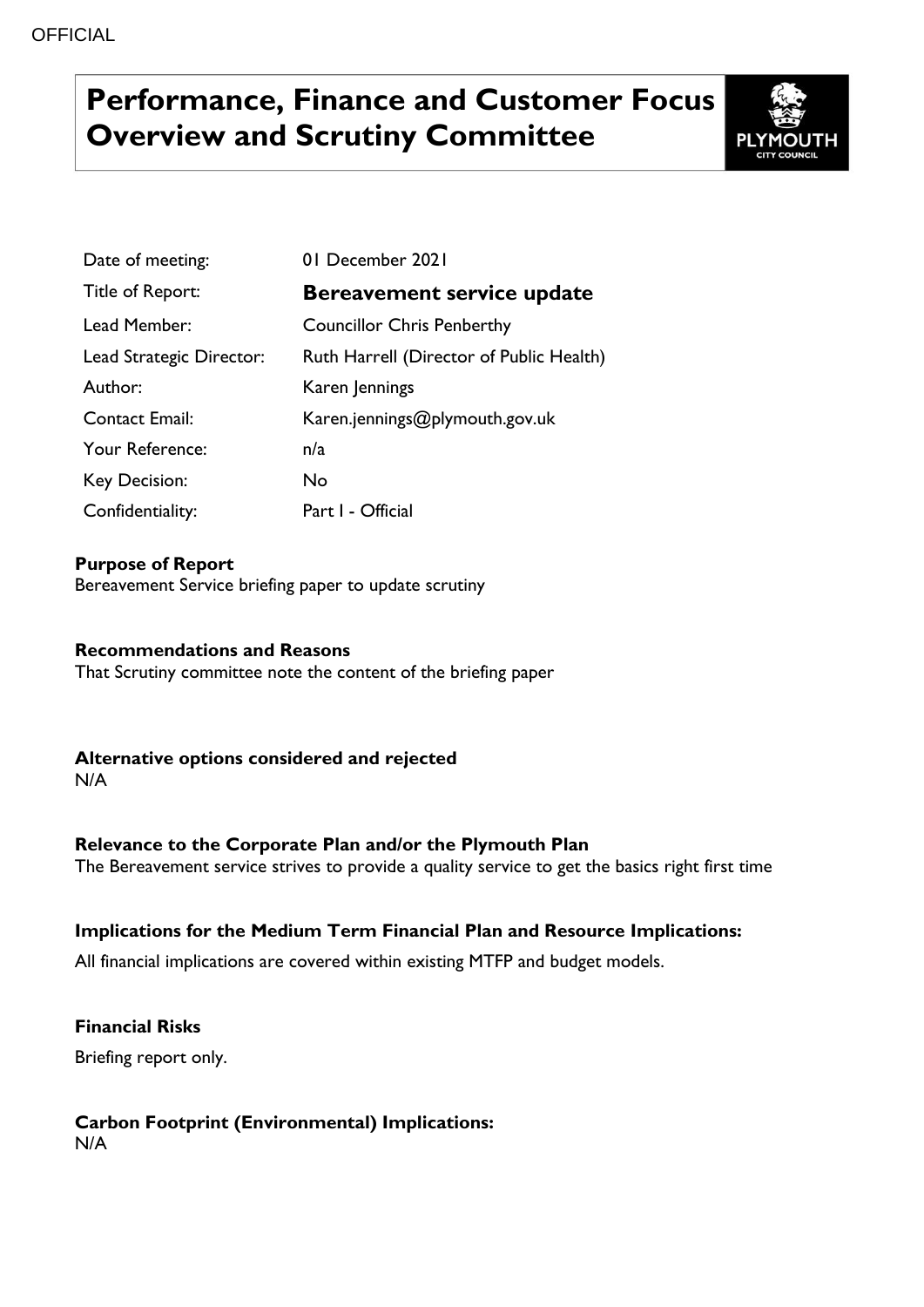# **Other Implications: e.g. Health and Safety, Risk Management, Child Poverty:**

*\* When considering these proposals members have a responsibility to ensure they give due regard to the Council's duty to promote equality of opportunity, eliminate unlawful discrimination and promote good relations between people who share protected characteristics under the Equalities Act and those who do not.*

Click here to enter text.

# **Appendices**

*\*Add rows as required to box below*

|   | <b>Ref. Title of Appendix</b>                | <b>Exemption Paragraph Number</b> (if applicable)<br>If some/all of the information is confidential, you must indicate<br>why it is not for publication by virtue of Part 1 of Schedule 12A<br>of the Local Government Act 1972 by ticking the relevant box. |  |  |  |  |  |  |  |  |
|---|----------------------------------------------|--------------------------------------------------------------------------------------------------------------------------------------------------------------------------------------------------------------------------------------------------------------|--|--|--|--|--|--|--|--|
|   |                                              |                                                                                                                                                                                                                                                              |  |  |  |  |  |  |  |  |
|   | Briefing report title                        |                                                                                                                                                                                                                                                              |  |  |  |  |  |  |  |  |
| в | Equalities Impact Assessment (if applicable) |                                                                                                                                                                                                                                                              |  |  |  |  |  |  |  |  |

# **Background papers:**

*\*Add rows as required to box below*

*Please list all unpublished, background papers relevant to the decision in the table below. Background papers are unpublished works, relied on to a material extent in preparing the report, which disclose facts or matters on which the report or an important part of the work is based.*

| Title of any background paper(s) | <b>Exemption Paragraph Number</b> (if applicable)                                                                                                                                                       |  |  |  |  |  |  |  |
|----------------------------------|---------------------------------------------------------------------------------------------------------------------------------------------------------------------------------------------------------|--|--|--|--|--|--|--|
|                                  | If some/all of the information is confidential, you must indicate why it<br>is not for publication by virtue of Part 1 of Schedule 12A of the Local<br>Government Act 1972 by ticking the relevant box. |  |  |  |  |  |  |  |
|                                  |                                                                                                                                                                                                         |  |  |  |  |  |  |  |
|                                  |                                                                                                                                                                                                         |  |  |  |  |  |  |  |

## **Sign off:**

| Fin                                                                 | $d$ jn.2 $l$<br>.22.18<br>0 | Leg | MS/1/<br>22.11.<br>21 | Mon<br>Off |  | <b>HR</b> |  | Asset<br>S |  | Strat<br>Proc |  |
|---------------------------------------------------------------------|-----------------------------|-----|-----------------------|------------|--|-----------|--|------------|--|---------------|--|
| Originating Senior Leadership Team member: Ruth Harrell             |                             |     |                       |            |  |           |  |            |  |               |  |
| Please confirm the Strategic Director(s) has agreed the report? Yes |                             |     |                       |            |  |           |  |            |  |               |  |
| RHarvel                                                             |                             |     |                       |            |  |           |  |            |  |               |  |
| Date agreed: 19/11/2021                                             |                             |     |                       |            |  |           |  |            |  |               |  |
|                                                                     |                             |     |                       |            |  |           |  |            |  |               |  |
| Cabinet Member approval:                                            |                             |     |                       |            |  |           |  |            |  |               |  |
| Date approved: 22/11/2021                                           |                             |     |                       |            |  |           |  |            |  |               |  |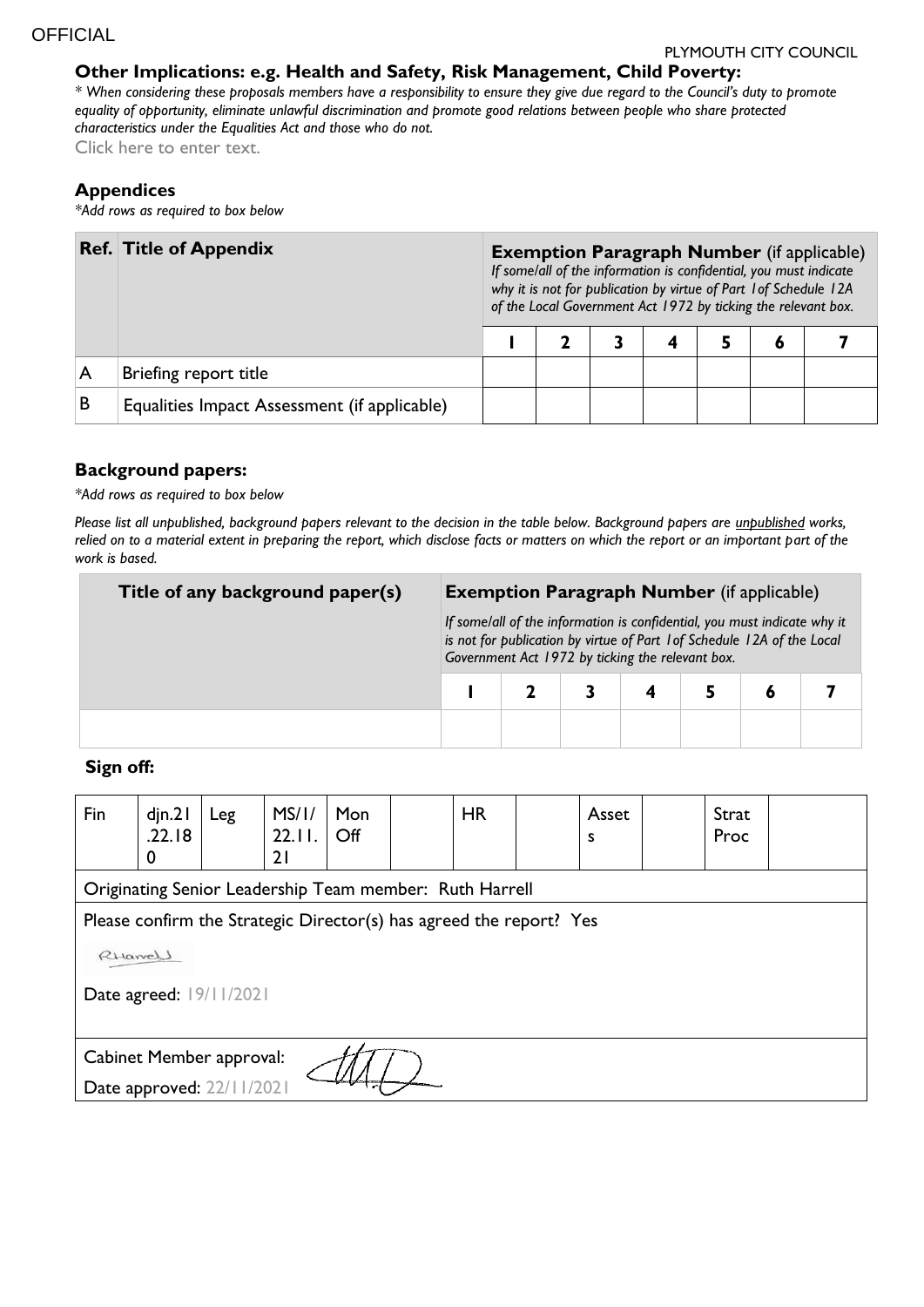#### **Bereavement Service update briefing paper for Scrutiny Committee**

#### **Introduction**

PCC manages two crematoria as well as 4 cemeteries and is responsible for maintenance of 4 closed churchyards within the city.

Customer service is key because we are supporting families through their bereavement. Saying goodbye to loved ones is a key part of mourning; and our relationship with families does not end there as families may choose an ongoing link with our facilities through burial or memorialisation. Our staff, with support from St Luke's hospice and the compassionate city initiative are trained to enable us to identify people who may be struggling and offer appropriate support.

Following the fire in Dec 2019 Efford crematorium was closed for repairs and reopened in April 2020 which enabled the service to meet demand at a time that it was at its greatest during the pandemic.

The Bereavement Service has worked through very challenging times during COVID restrictions. We have sought to maintain our customer focus, supporting people to grieve but balanced that with the need to keep people safe. Part of the initial response to the pandemic included planning for the worst case scenario which included our services.

The service has continued to serve our customers by following the government guidelines, by risk assessing our sites and implementing COVID secure safe systems of work for our visitors and staff.

This has enabled families to pay their last respects to their loved ones, to grieve and to have closure working within the constraints that the pandemic has created.

Examples of the ways in which the service has had to adapt during these times have included:

Restricted numbers; Numbers of those attending funerals have been as low as 10 per funeral rising to 20 & 25 when restrictions were eased

It is now possible to accommodate 40 mourners at our Efford Chapel and 70 mourners at our Weston Mill Chapel.

There have been many funerals during these times where families have chosen to use outdoor spaces to accommodate a greater number of mourners. We have facilitated this safely where possible, including broadcasting the services into the grounds (including a screen at Weston Mill in addition to speakers at both sites).

Webcasting of funerals; In March 2020 a decision was made that the city council would provide its webcasting of funerals service free of charge to all families. There has been excellent feedback from customers particularly those affected by travel restrictions and who were unable to fly back to the UK for close family member's funerals including for example, a lady living in New York who lost her father and let us know that the webcasting service helped her to feel as if she was part of the service. Increased cleaning of facilities; it has been a requirement that cleaning has increased and ventilation improved. This has required additional staff to enable the turnaround time of the chapel to be maintained.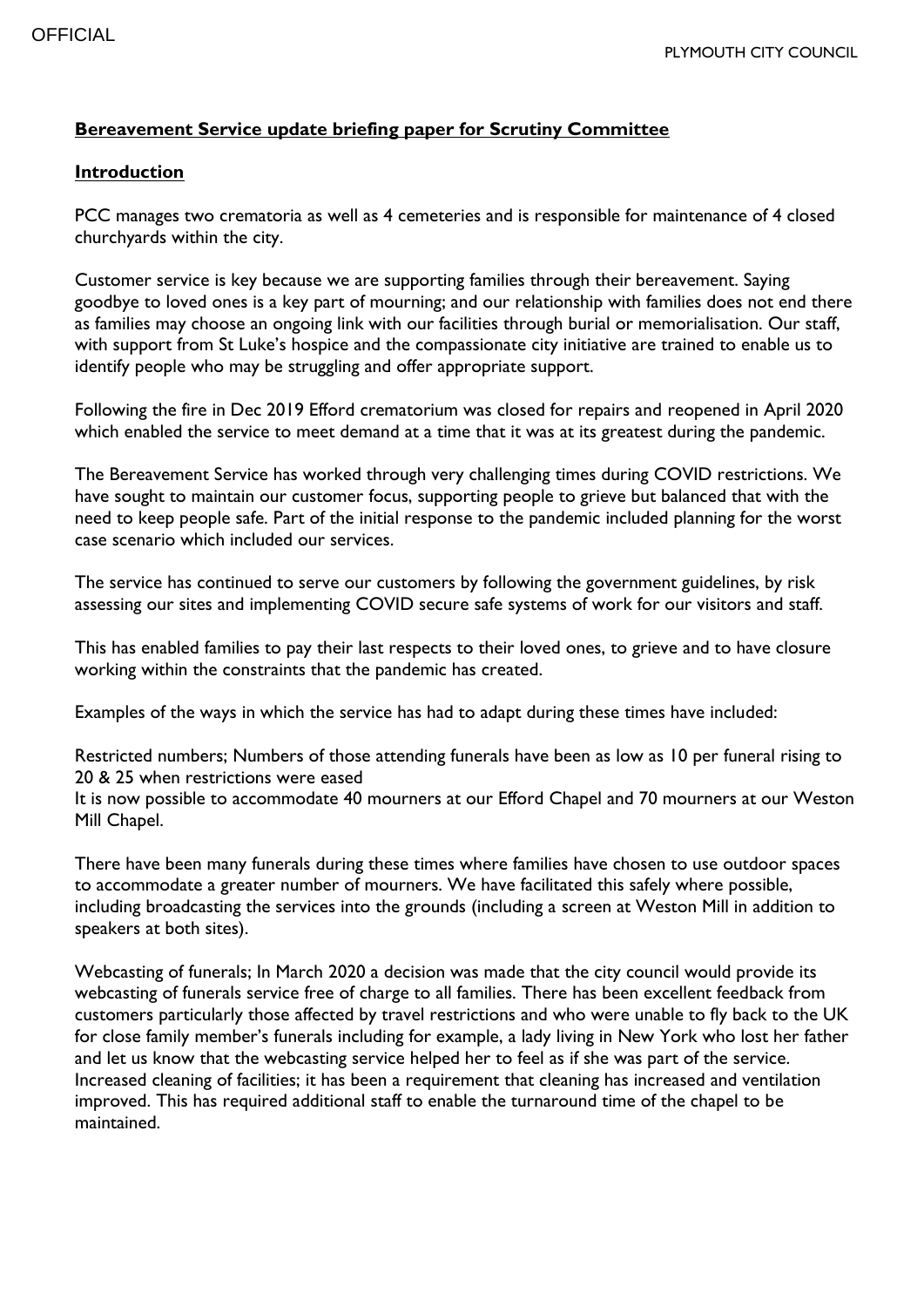The pandemic has presented the service with many challenges however we have continued to provide all of our services by meeting customers at a distance in the grounds during the time that our office was closed and by channel shifting sales of memorials and renewals on line.

Demand for funeral services has been met throughout with no delay to waiting times.

# **Costs**

It should be noted that the fees charged for cremations were not increased in 2020/21, in line with the then portfolio holder decision given that we were entering a pandemic with an expectation of increased deaths.

Additional costs, such as free webcasting, have been covered by various Covid19 grants.

The service played its part in Excess Deaths management plans for the city. This was a particular focus in the early stages of the pandemic when the likely impact of the disease was less well understood and therefore there was a need to plan for the worst case scenario. This process, which involved stakeholders such as Coroners, Registration service and Funeral Directors across the city, highlighted the excellent relationships amongst our stakeholders,

# **The Future crematoria**

Plymouth is a growing city and our current crematory equipment is nearly twenty years old with increasing maintenance costs and high energy consumption. We need to replace the equipment soon but because state-of-the-art technology needs more space, we need to move to a new location.

The proposed new facility will create bigger and better ceremony rooms, modern offices and the brand new equipment for the behind the scenes crematorium operation.

Progress at the new site has been made during the summer with completion of Phase 2 Enabling Works programme which has progressed the Statutory Utilities and Access Road works this includes the internal spine road. Also grounds work continues with major cut and fill across the site to bring the ground to the required levels.

Highways work has been completed with the forming of the new junction into the site.

The next stage is to move to Phase 3 enabling works this is expected to include external drainage, Groundworks, Laying Incoming Services and formation of the initial hedge banks. In addition early procurement of long lead-in items including steelwork, gulam, stonework and copper roofing.

## [Plymouth's new crematorium | PLYMOUTH.GOV.UK](https://www.plymouth.gov.uk/birthsmarriagesanddeaths/plymouthsnewcrematorium)

You may like to view the latest drone footage of the New site on the link below:

<https://youtu.be/Uu8LEO7mVE0>

# **Volunteering/Social Enterprising**

The pre contract phase of the Bereavement centre project includes an employment skills and social enterprise scheme. Working closely with staff from Keir's a successful volunteering programme has